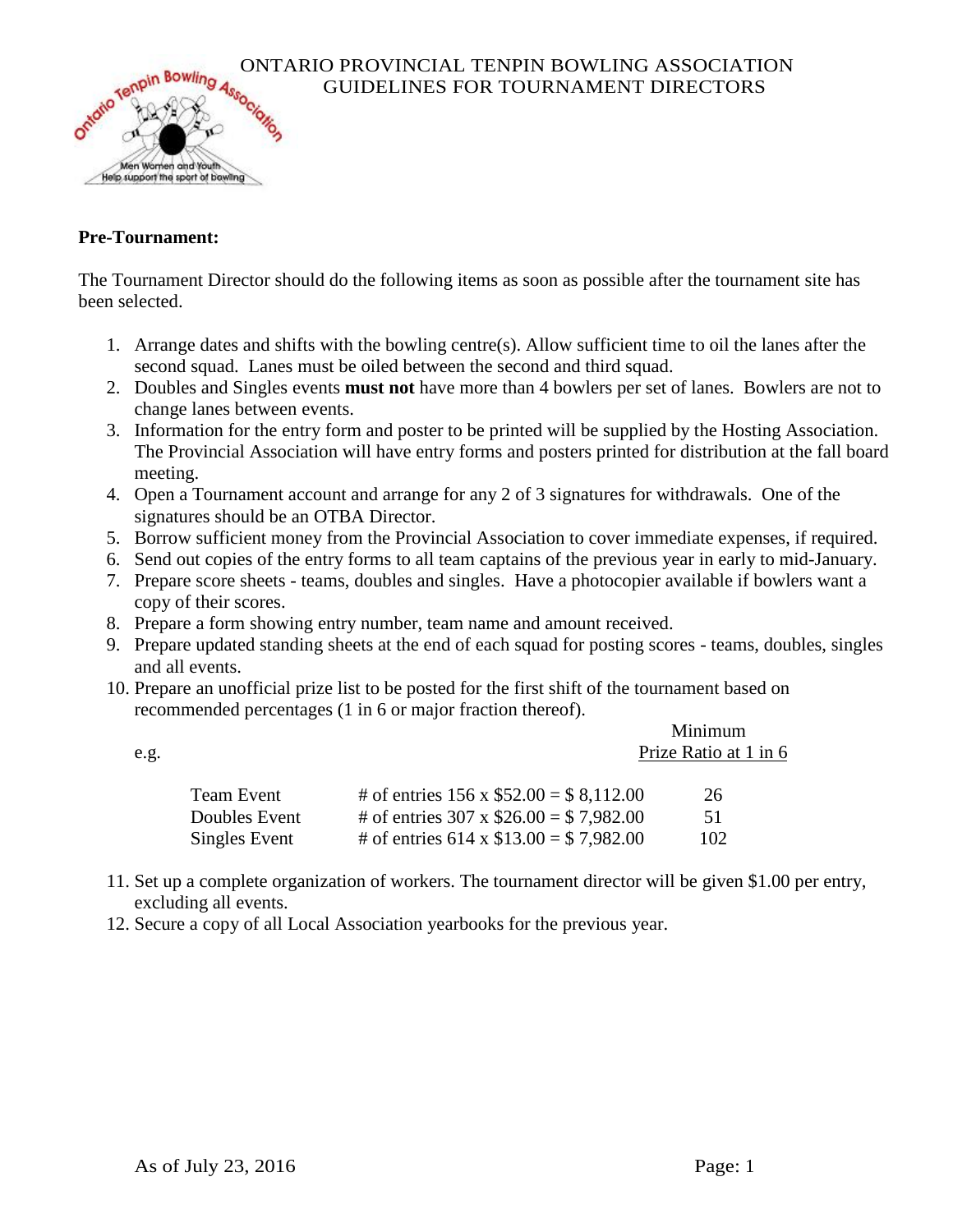

# ONTARIO PROVINCIAL TENPIN BOWLING ASSOCIATION<br>GUIDELINES FOR TOURNAMENT DIRECTORS<br>MORE AND ASSOCIATION GUIDELINES FOR TOURNAMENT DIRECTORS

#### **Duties of the Tournament Director**:

- 1. It is the responsibility of the Tournament Director to run the tournaments. Separate records should be kept for the Women's Tournament, the Men's Tournament and the Mixed Tournament. The Tournament Director should be on site or close at hand during the whole tournament in the event that there is a decision to be made. Workers appointed by him/her to handle various jobs are also his/her responsibility.
- 2. Receive all entries and date when received. The entry number should be key identification of all records.
- 3. Post entries to receipt form and post entry number on entry form and note any money owing.
- 4. Schedule all entries on work sheet schedule.
- 5. Acknowledge all entries and money received. Show the date and shift of bowling on a confirmation form as well as amounts of money still owing if correct money was not received. The confirmation form should also include a request to inform the Tournament Office if any bowlers are last year's Provincial Champions and current OTBA Board Members or Hall of Fame Members. In addition, include an average verification form if the entry contains first year bowlers. Confirmation forms and average verification forms can be mailed or emailed to the Team Captains.
- 6. Deposit money received and mark receipt on the entry form.
- 7. Handicap all entries based on a 3 game series handicap.
- **8. Prior year's averages should be verified with yearbooks supplied for bowlers other than those using January 1 averages prior to calculating handicaps. Average differences higher than yearbooks will remain the same and averages lower than yearbooks will be adjusted upward.**
- 9. Write up score sheets showing date and shift.
- 10. File all entries by entry number.
- 11. File all score sheets by date and shift in teams, doubles, and singles.
- 12. Have all entries on hand for "check in" at time of bowling.
- 13. If there are any changes to entry at check in time, make these changes on entry form and follow through to score sheets and posting sheets IMMEDIATELY.
- 14. Prepare posting work sheets, bowlers' names, average and handicaps. If this is done in advance it will make posting much faster.
- 15. For women entering this tournament, a summary of all women bowlers with their names, date and shift they are bowling on and the Local Association they are from MUST be forwarded to Charlotte Konkle, OTBA Director, immediately following the closing date so she can prepare a list of bowlers who will receive recognition for 10 or more years of participation in the Women's Provincial Tournament that will be presented before each shift at the Women's Provincial Tournament.
- 16. The Men with 10 or more years will be recognized.